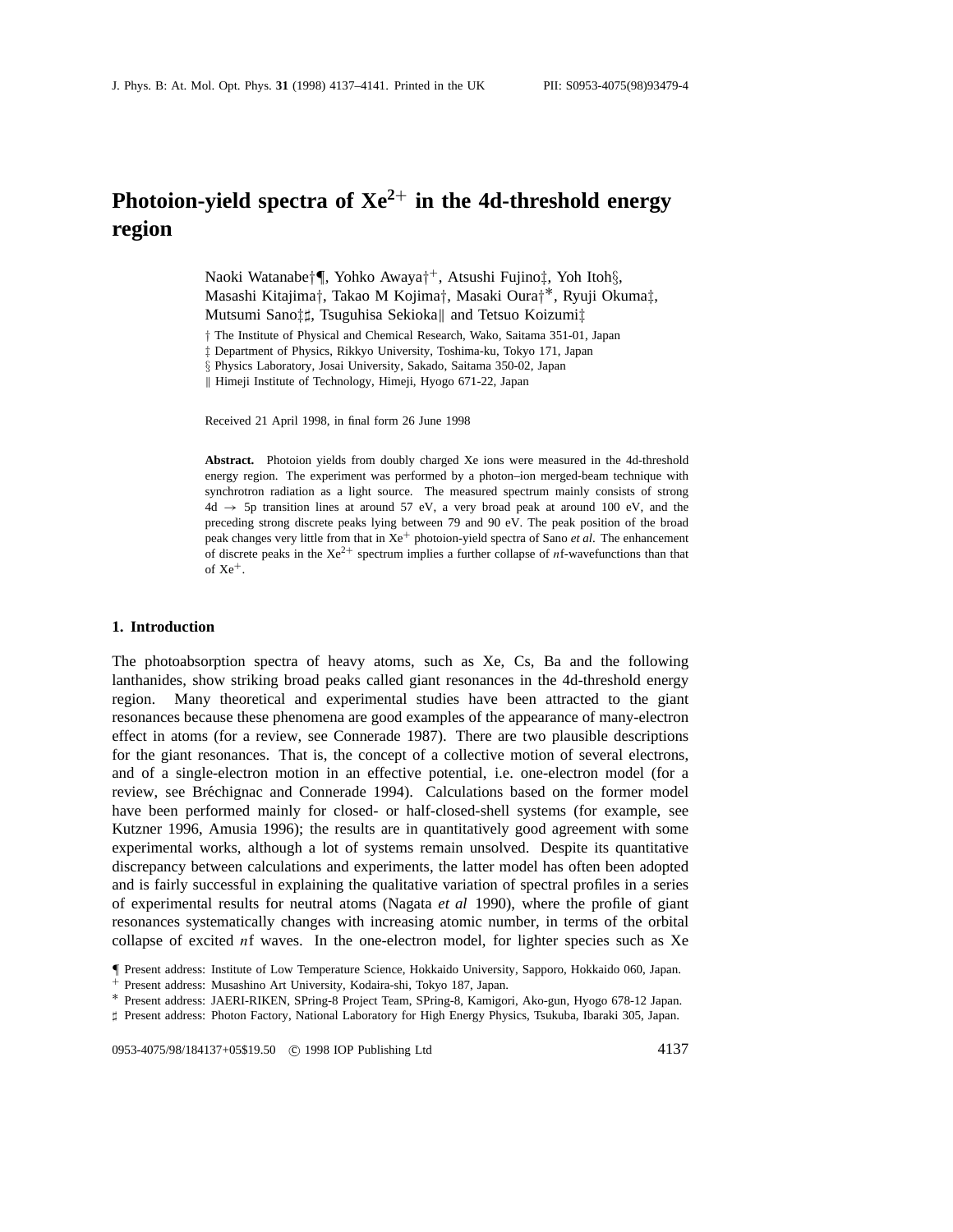the giant resonance is attributed to the transition of the 4d electron to a virtual state in the inner well of the effective double-well potential for f electrons. For heavier atoms (larger than about  $Z = 57$ ), *n*f-wavefunctions start to collapse into the inner well with increasing nuclear charge, which greatly affects the effective potential, and subsequently,  $4d \rightarrow nf$ discrete transitions appear in the spectra.

We are interested in how the giant resonances behave in the case of photoionization of atomic ions. The effective potential can be varied by means of removing electrons from atoms or ions as well as by changing the atomic number *Z*. One would expect the validity of the single-electron concept even for the atomic ion cases and/or to gain better understanding of the giant resonance (in other words, electron correlation) mechanism. In contrast to the neutral atom cases, there have been only a few experiments for the 4d photoionization of atomic ions so far. For Ba<sup>+</sup>, Ba<sup>2+</sup> (Lucatorto *et al* 1981) and I<sup>+</sup>, I<sup>2+</sup> (O'Sullivan *et al* 1996), the evolutions of photoabsorption spectra as a function of charge state are similar to each other. The discrete transitions begin to appear on the lower-energy side of the giant resonance from a singly charged target for both the Ba and I ion cases. This appearance of discrete transitions could be explained by the concept of orbital collapse. For Xe ions, the photoion-yield spectroscopy of Xe<sup>+</sup> has been reported by our group (Sano *et al* 1996). Some discrete peaks just below the giant resonance were assigned to the  $4d \rightarrow np$ , *nf* transitions due to the partial collapse of *n*f-wavefunctions.

## **2. Experimental**

The experiment was performed on the beam line BL-3B at the Photon Factory using synchrotron radiation monochromatized with a 24 m spherical grating monochromator (Yagishita *et al* 1991). The experimental set-up was almost the same as described previously (Sano *et al* 1996) but with a few modifications: the ion–photon interaction cell was positioned closer to the parallel-plate charge analyser in order to reduce background noise arising between them, and the ion detectors in the charge analyser were relocated so that  $Xe^{3+}$  and  $Xe^{4+}$  photoionized from  $Xe^{2+}$  ions were detectable.  $Xe^{2+}$  ions were created with an electron-impact-type ion source and mass analysed by the Wien filter. Although we did not analyse the internal states of the ions, created  $Xe^{2+}$  ions are considered to include  ${}^{3}P_{0,1,2}$ ,  ${}^{1}D_{2}$  and  ${}^{1}S_{0}$  terms. Since the state populations in Ar<sup>+</sup> and Kr<sup>+</sup> ions produced by the same type of ion source as ours were found to conform to the statistical weight (Kobayashi *et al* 1981, Itoh *et al* 1981); similarly, in our Xe<sup>2+</sup> case the population of the <sup>3</sup>P<sub>0,1,2</sub>, <sup>1</sup>D<sub>2</sub> and  ${}^{1}S_{0}$  terms would be 9:5:1. The ion beam was deflected by 90 $^{\circ}$  and merged with the photon beam in a 150 mm interaction region. The primary ions and photoionized product ions were separated by the electrostatic parallel-plate analyser. In the present experiment, two products,  $Xe^{3+}$  and  $Xe^{4+}$ , were detected simultaneously by channel electron multipliers combined with ion–electron converter plates. The primary current of the  $Xe^{2+}$  ion, typically 6 nA, was measured by the Faraday cup at the end of the parallel plate.

Photon energy was varied in the region of 4d photoionization from 52 to 150 eV with energy resolution  $E/\Delta E \sim 160$  and  $E/\Delta E \sim 250$  for the low- and high-resolution case, respectively. The intensity of the photon beam was monitored with a gold-coated photodiode. The photon flux is estimated to be of the order of  $10^{11}$  s<sup>-1</sup>. The energy scale was calibrated in the same manner as described in Sano *et al* (1996). The accuracy of the energy scale is estimated to be less than 0.2 eV.

In spite of modification on the interaction-region position, the signal-to-noise ratio was about 0.25 at best. The signal count rate was typically 150 s<sup>-1</sup> at a maximum.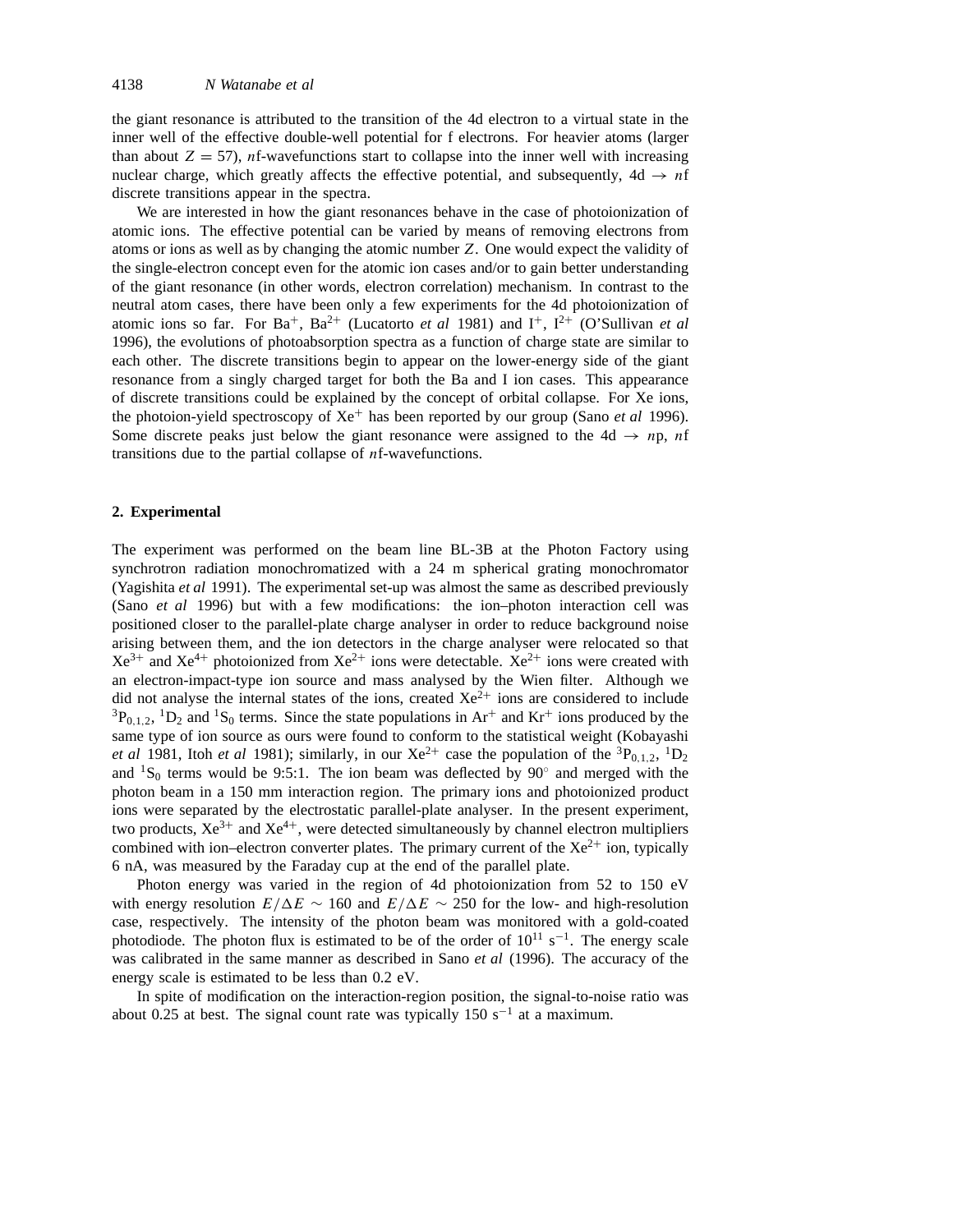

**Figure 1.** Photoion-yield spectra of Xe,  $Xe^+$  and  $Xe^{2+}$ . Intensities are normalized at the maximum data points. (*a*) Total photoion yield from neutral Xe (Nagata *et al* 1990). (*b*) The sum of  $Xe^{2+}$  and  $Xe^{3+}$ yields from Xe<sup>+</sup> ions. The spectrum above 82 eV was measured by Sano *et al* (1996). The measurement below 82 eV was carried out with an energy resolution of *E/*∆*E* ~ 240 (to be published). (*c*) The sum of measured  $Xe^{3+}$  and  $Xe^{4+}$  yields from  $Xe^{2+}$ targets with the low-energy resolution of  $E/\Delta E \sim 160$ . Data points were acquired in 0.1 eV steps between 52 and 75 eV, and in 0.5 eV steps above 75 eV.

#### **3. Results and discussion**

For a comparison, the previous results for the photoionization of Xe and  $Xe^+$  are shown together in figures  $1(a)$  and  $(b)$ , respectively. Figure  $1(c)$  shows the sum of relative photoion yields of  $Xe^{3+}$  and  $Xe^{4+}$  from  $Xe^{2+}$  ions obtained in the measurements of low-energy resolution. Figure  $2(a)$  shows the detailed structure around 90 eV obtained with the higher energy resolution. The structure observed below 60 eV was measured in detail with the low-energy resolution, and the result is shown in figure 2(*b*). Higher charged products than  $Xe^{4+}$  would be negligible in the energy region of present measurement because the triple ionization of  $Xe^{2+}$  is estimated to be about 140 eV from an electron-impact experiment by Müller *et al* (1984). Therefore, the sum of the  $Xe^{3+}$  and  $Xe^{4+}$  yield is equivalent to the total photoion yield from  $Xe^{2+}$  below 140 eV. Moreover, since radiative relaxations of 4d-hole states are very minor processes, the obtained spectra can be regarded as the photoabsorption spectra. The high-resolution spectrum was acquired in the energy region between 75 and 100 eV. It can be found in the high-resolution spectrum that each prominent peak preceding the broad peak consists of several smaller discrete peaks. Energies of some prominent peak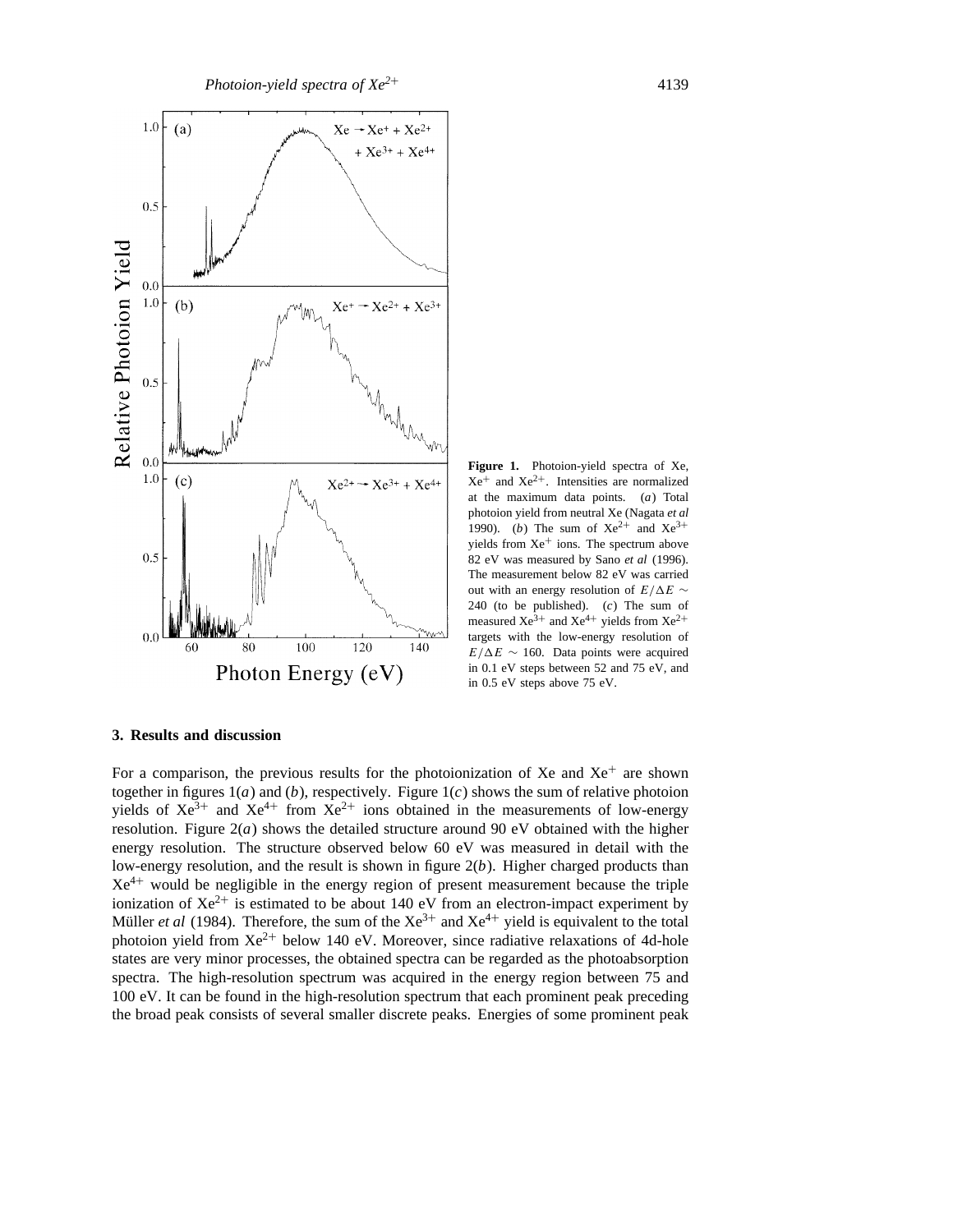

**Figure 2.** The detailed structures in the photoion-yield spectrum of  $Xe^{2+}$  (see figure 1(*c*)). Data points were acquired in 0.1 eV steps. The energies of several prominent peaks are determined in eV as shown above the arrows. (*a*) The spectrum around 90 eV, obtained with high-energy resolution. (*b*) The spectrum below 60 eV with low-energy resolution.

positions are determined and shown with the spectrum in figure 2(*a*). Statistical errors of yield intensities were evaluated to less than 5% for both resolutions in the energy region from 90 to 100 eV.

In figure  $1(c)$  one can easily find three striking features: very strong sharp peaks just below 60 eV; a series of discrete peaks between 79 and 90 eV; and the strong broad peak at around 100 eV. The sharp peaks at around 55–60 eV have been assigned elsewhere (Koizumi *et al* 1997) to 4d  $\rightarrow$  5p transition lines by the multiconfiguration Dirac–Fock (MCDF) calculation. This transition never occurs in the 4d photoabsorption of neutral Xe (Haensel *et al* 1969) because the 5p state is fully occupied for neutral Xe. It is worth comparing the photoion-yield spectrum of  $Xe^{2+}$  with that of  $Xe^{+}$  from the viewpoint of orbital collapse and effective potential. In the  $Xe^+$  spectrum (see figure 1(*b*)) there exist several discrete peaks between 70 and 80 eV and a big shoulder above the 4d thresholds between 80 and 90 eV, which are not observed in the photoabsorption spectra of neutral Xe. Sano *et al* (1996) assigned discrete peaks to  $4d \rightarrow np$  and  $4d \rightarrow nf$  transitions due to the partial collapse of the f orbitals and suggested the shoulder as the  $4d \rightarrow \varepsilon f$  giant resonance. On the other hand, in the  $Xe^{2+}$  spectrum, the strong discrete peaks take the place of the shoulder at the corresponding position just below the broad peak. This spectrum evolution implies the further collapse of *n*f waves with increasing effective charge, like Ba and I ion cases. The discrete peaks would be attributed to the  $4d \rightarrow np$ , *nf* transitions although we finally failed in our attempt to assign the discrete peaks and the broad peak of the  $Xe^{2+}$ spectrum by the MCDF calculation. For the broad peak, the width in the  $Xe^{2+}$  spectrum looks slightly narrower than that in  $Xe^+$  if the contribution of the discrete peaks is subtracted. This could be explained by the one-electron model because the  $4d \rightarrow \varepsilon$ f transitions become discrete-like due to the collapse with the increase of effective charge. One can realize that